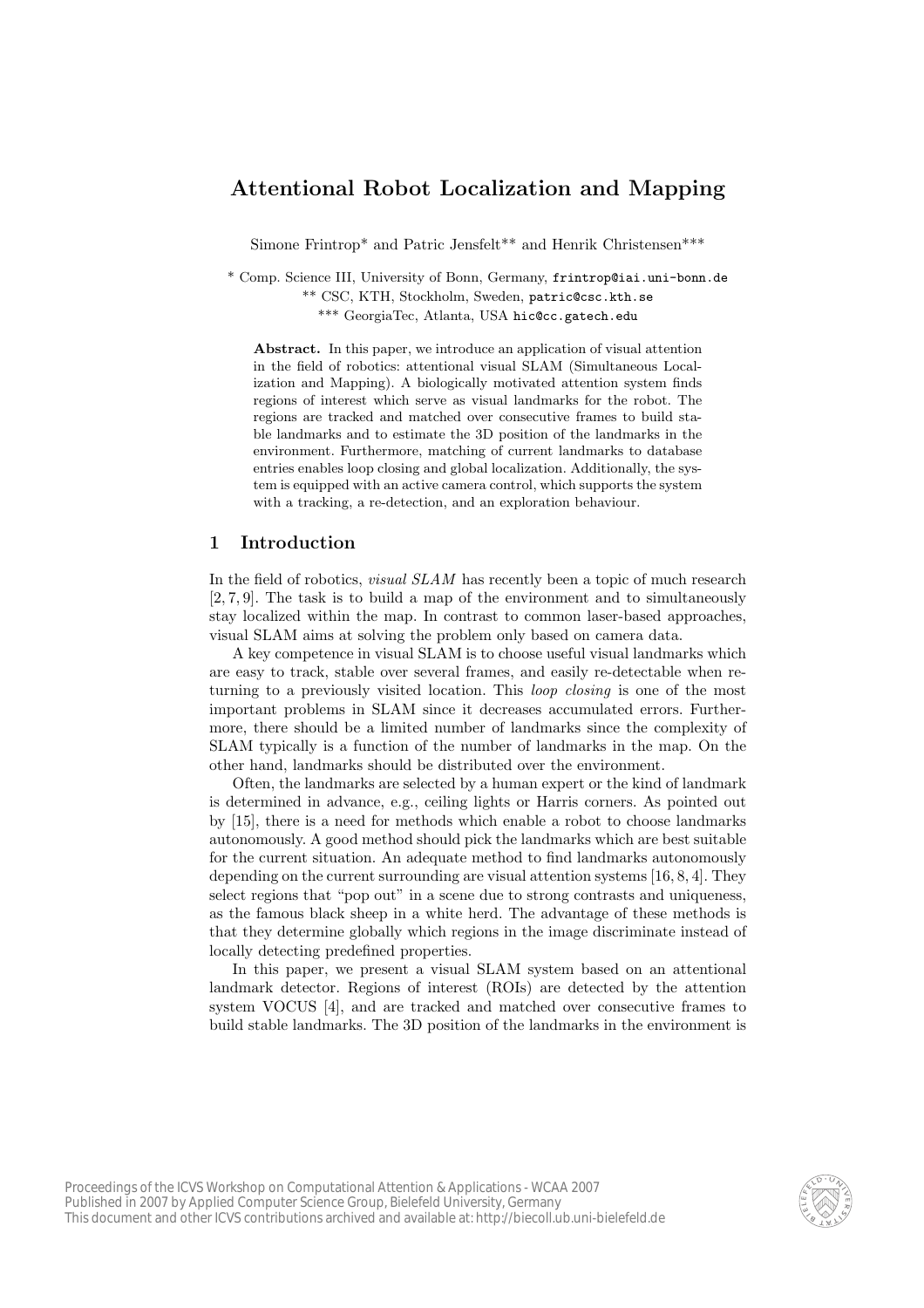estimated by structure from motion and the landmarks are integrated into the map. When the robot returns to an already visited location, this *loop closing* is detected by matching current landmarks to database entries. This enables the updating of the current robot position as well as the other landmark entries in the map. Additionally, active camera control improves the quality and distribution of detected landmarks with three behaviours: a redetection behaviour actively searches for expected landmarks to support loop-closing. A tracking behaviour identifies the most promising landmarks and prevents them from moving out of the field of view. Finally, an exploration behaviour investigates regions with no landmarks, leading to a more uniform landmark distribution.

Although attention methods are well suited for selecting landmark candidates, the application of attention systems to landmark selection has rarely been studied. Two existing approaches are [13], in which landmarks are detected in hand-coded maps, and [14], in which a topological map is built. The only approach we are aware of which uses an approach similar to a visual attention system for SLAM, is presented in [12]. They use a saliency measure based on entropy to define important regions in the environment primarily for the loop closing detection in SLAM. However, the map itself is built using a laser scanner, so the approach belongs not to the category of visual SLAM.

The idea of active sensing is not new [1], but in the field of visual SLAM, it has almost not been investigated yet. Davison & Murray presented a first, interesting approach to active camera control [3]. They use artificial visual landmarks to control robot and camera motion manually. Also the selection of features to integrate into the map is done manually. In recent work [17], landmarks with the highest mutual information are chosen to optimize localization of the sensor and the features in the map. Since they use a hand-held camera, active movements are done not automatically but by the user, according to instructions from userinterface. To our knowledge, our system represents the first approach of active gaze control for visual SLAM which works in an un-prepared environment and in which feature selection and camera motion are done autonomously without intervention of a user. The attentional landmark selection is one of the most important components of the system.

### 2 System Overview

The visual SLAM architecture (Fig. 1) consists of a robot which provides camera images and odometry information, a *feature detector* which finds regions of interest (ROIs) in the images, a feature tracker which tracks ROIs over several frames and builds landmarks, a triangulator which identifies useful landmarks, a SLAM module which builds a map of the environment, a *loop closer* which matches current ROIs to the database, and a *qaze control module* which determines where to direct the camera to.

When a new frame from the camera is available, it is provided to the *feature* detector. This module finds ROIs based on the visual attention system VOCUS and Harris corners inside the ROIs. Next, the features are provided to the feature tracker which stores the last  $n$  frames, performs matching of ROIs and Harris

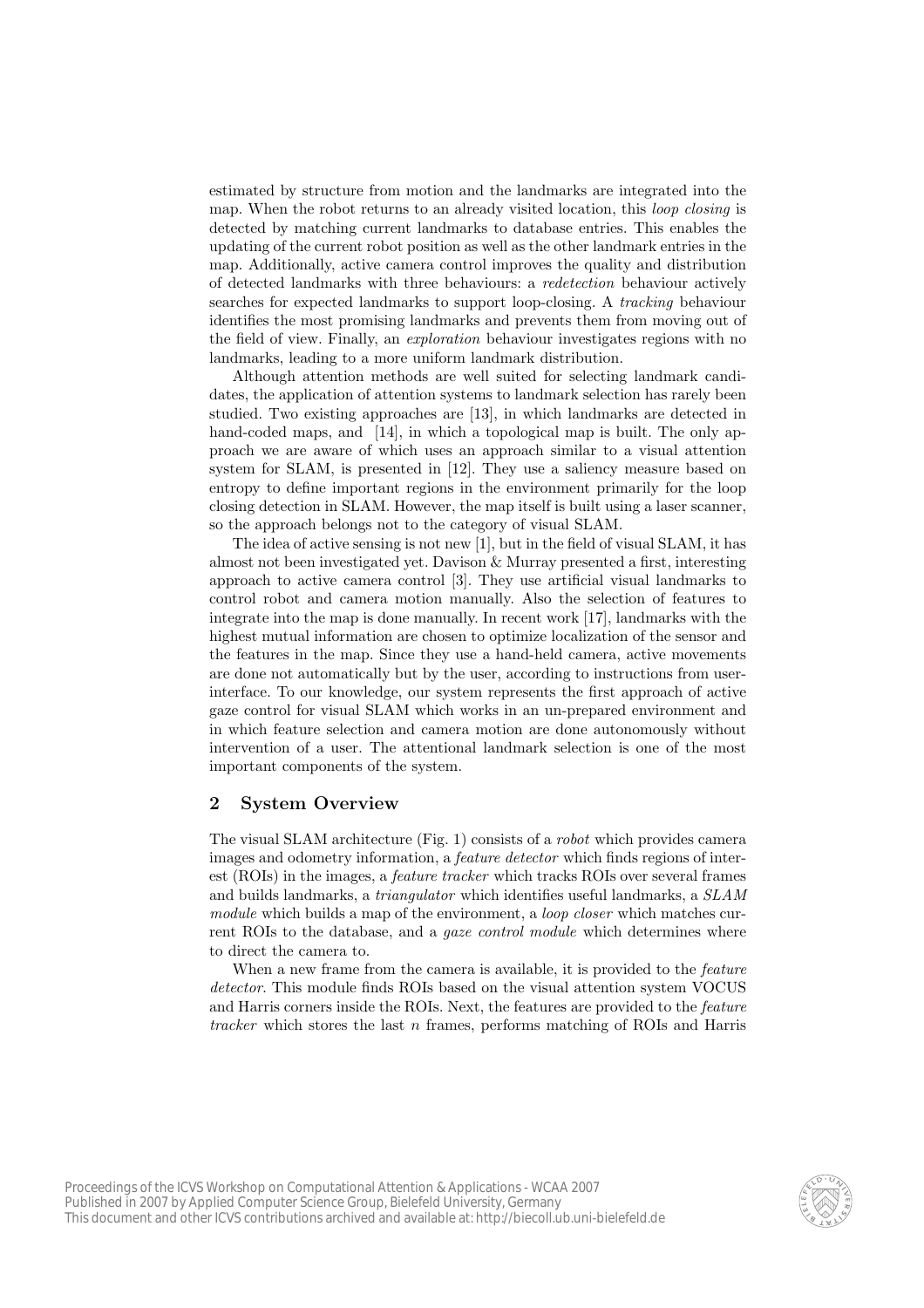

Fig. 1. The visual SLAM system builds a map based on image data and odometry

corners in these frames and creates landmarks. The purpose of this buffer is to identify features which are stable over several frames and have enough parallax information for 3D initialization. These computations are performed by the triangulator. Selected landmarks are stored in a database and provided to the SLAM module which computes an estimate of the position of landmarks and integrates the position estimate into the map (details to SLAM module in [9]).

The task of the *loop closer* is to detect if a scene has been seen before. The features from the current frame are compared with the features from the landmarks in the database. To narrow down the search space, the SLAM module provides the loop closer with expected landmark positions. Only landmarks that should be currently visible are considered for matching. Finally, the gaze control module controls the camera actively. It decides whether to actively look for predicted landmarks, to track currently seen landmarks, or to explore unseen areas. It computes a new camera position which is provided to the robot.

### 3 Feature Selection

The feature selection is based on two different kinds of features: attentional ROIs and Harris corners. In [6] we have shown that this combination is useful, since it combines the advantages of both approaches: the attentional ROIs focus the processing on salient image regions which are thereby well redetectable. Harris corners on the other hand provide well localized points as required for precise depth estimation for structure from motion with a small baseline.

ROI Detection: Regions of interest (ROIs) are detected with the attention system VOCUS (Visual Object detection with a CompUtational attention System) [4] (Fig. 2). It consists of a bottom-up part similar to [8], and a top-down part enabling goal-directed search; global saliency is determined from both cues.

The bottom-up part detects salient image regions by computing image contrasts and uniqueness of a feature. The feature computations for the features intensity, orientation, and color are performed on 3 different scales with image pyramids. The feature intensity is computed by center-surround mechanisms; onoff and off-on contrasts are computed separately. After summing up the scales, this yields 2 intensity maps. Similarly, 4 orientation maps  $(0^{\circ}, 45^{\circ}, 90^{\circ}, 135^{\circ})$ 

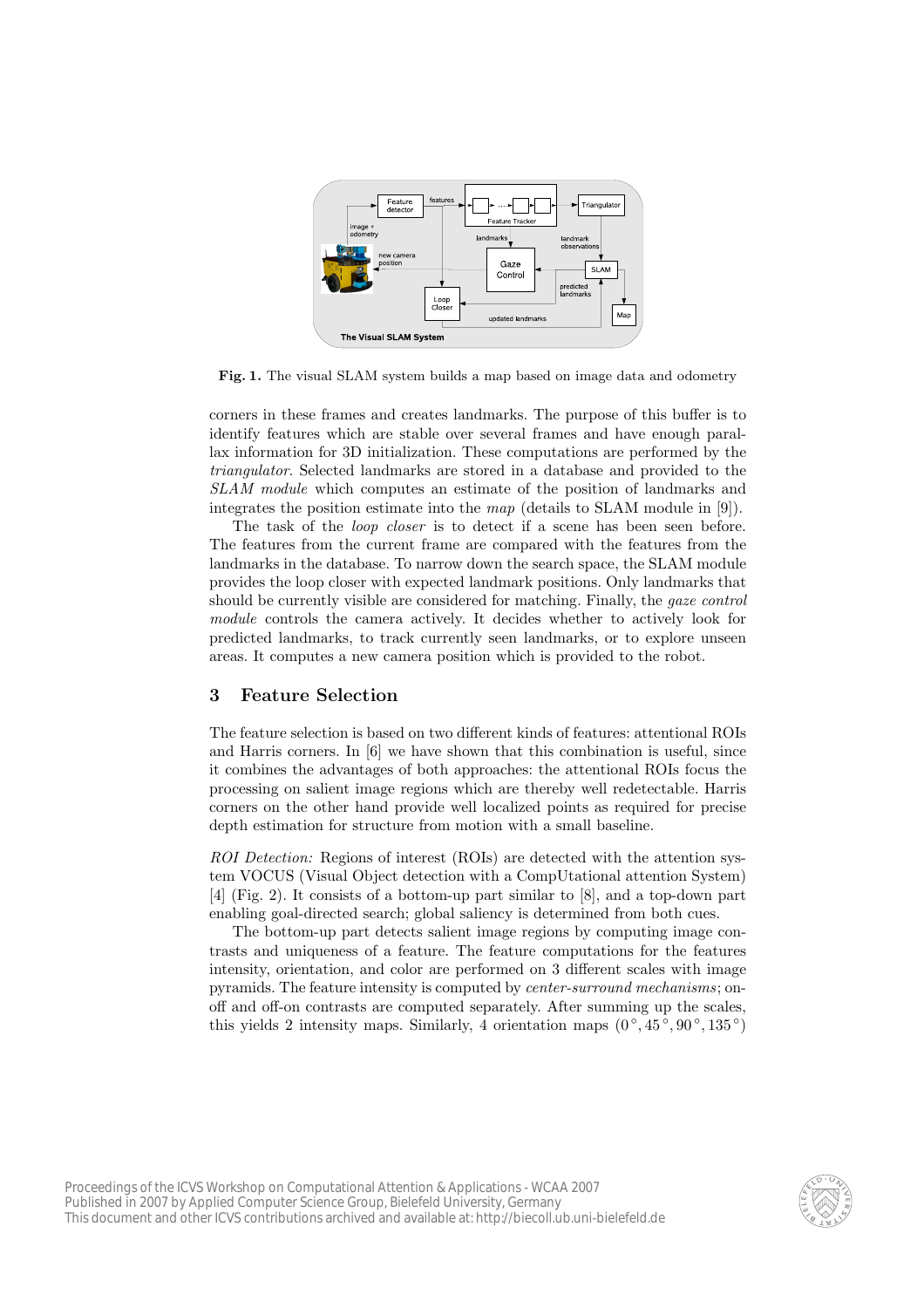

Fig. 2. Left: the visual attention system VOCUS. Right: feature vector for the MSR

are computed by Gabor filters and 4 color maps (green, blue, red, yellow) which highlight salient regions of a certain color. Each feature map  $i$  is weighted with mginight sanent regions or a certain color. Each reature map t is weighted with<br>a uniqueness weight  $W(i) = i/\sqrt{m}$ , where m is the number of local maxima that exceed a threshold. This promotes pop-out features. The maps are summed up to 3 conspicuity maps I (intensity),  $O$  (orientation) and  $C$  (color) and combined to form the bottom-up saliency map  $S_{bu} = \mathcal{W}(I) + \mathcal{W}(O) + \mathcal{W}(C)$ .

If no top-down information is available,  $S_{bu}$  corresponds to the global saliency map S. In S, the most salient regions  $(MSRs)$  are determined: first the local maxima in  $S$  (seeds) are found and second all neighboring pixels over a saliency threshold (here: 25% of the seed) are detected recursively with region growing. A region of interest (ROI) is defined as height ∗ width of the MSR. For each MSR, a feature vector v with  $(2+4+4+3=13)$  entries (one for each feature and conspicuity map) is determined. The feature value  $v_i$  for map i is the ratio of the mean saliency in the target region  $m_{(MSR)}$  and in the background  $m_{(image-MSR)}$ :  $v_i = m_{(MSR)}/m_{(image-MSR)}$ . This computation does not only consider which features are the strongest in the target region, it also regards which features separate the region best from the rest of the image. Fig. 2 right shows a feature vector which corresponds the MSR of the image on the left. It tells us, e.g., that the region is dark on a bright background (off-on intensity).

In top-down mode, VOCUS aims to detect a target, i.e., input to the system is the image and some target information, provided as feature vector  $v$ . In search mode, VOCUS multiplies the feature and conspicuity maps with the weights of v. The resulting maps are summed up, yielding the *top-down saliency map*  $S_{td}$ . Finally,  $S_{bu}$  and  $S_{td}$  are combined by:  $S = (1-t)*S_{bu} + t*S_{td}$ , where t determines the contributions of bottom-up and top-down (details in [4]).

Harris corners: To detect features with high position stability inside the ROIs, we used the Harris-Laplace feature detector  $[11]$  – an extension of the Harris corner detector to Laplacian pyramids which enables scale invariance. This re-

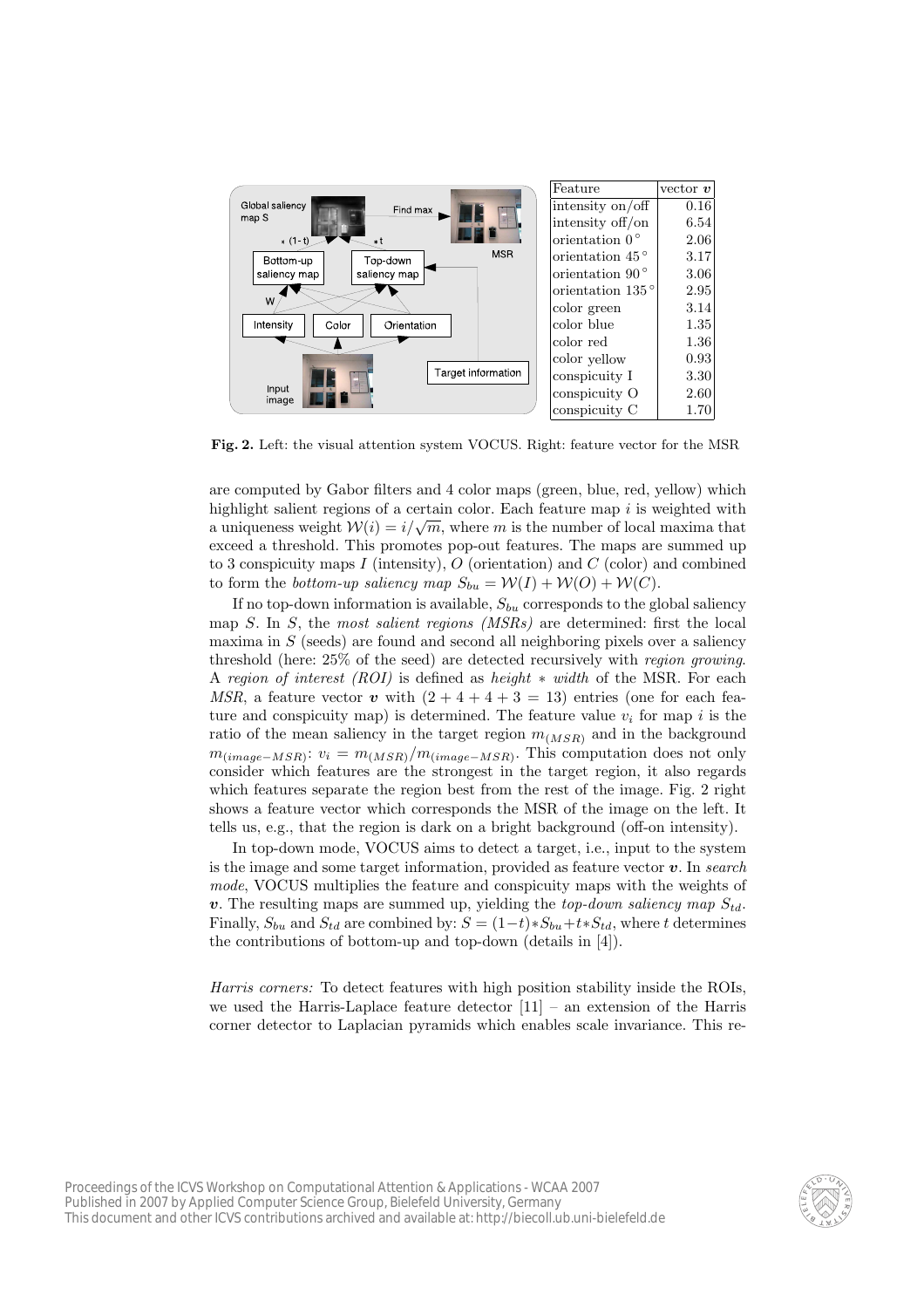sulted in a few (average 1.6) points per ROI (cf. Fig. 3 bottom right). To allow matching of points, a SIFT descriptor is computed for each detected corner [10].

### 4 Matching and Tracking of Features

Feature matching is performed in the feature tracker (for creating landmarks) and in the loop closer (to detect if this landmark has been seen before). The matching is based on two criteria: proximity and similarity. First, the features in the new frame have to be close enough to the predicted position. Secondly, the similarity of the features is determined. This is done differently for attentional ROIs and for Harris corners: the matching of Harris corners is based on the SIFT descriptor by determining the Euclidean distance between the descriptors. When the distance is below a threshold, the points match.

For the attentional ROIs, we consider the size of the ROIs and the similarity of the feature values. We set the allowed deviation in width and height of the ROI to 10 pixels to allow some variations. This is required, because the ROIs might differ slightly in shape depending on image noise and illumination variations.

The similarity of two feature vectors  $\boldsymbol{v}$  and  $\boldsymbol{w}$  is determined by:

$$
d = \sqrt{\frac{v_{11}w_{11}\sum_{i=1,2} (v_i - w_i)^2 + v_{12}w_{12}\sum_{i=3,..,6} (v_i - w_i)^2 + v_{13}w_{13}\sum_{i=7,..,10} (v_i - w_i)^2}{v_{11}w_{11} + v_{12}w_{12} + v_{13}w_{13}}}
$$

The computation is similar to the Euclidean distance of the vectors, but it treats the feature map values  $(v_1, \ldots, v_{10})$  differently than the conspicuity map values  $(v_{11},..., v_{13})$ . The reason is as follows: the conspicuity values provide information about how important the respective feature maps are. For example, a low value for the color conspicuity map  $v_{13}$  means the values of the color feature maps  $(v_7,...,v_{10})$  are not discriminative and should be assigned less weight than the other values. Therefore, we use the conspicuity values to weight the feature values. We found out in several experiments that this matching procedure outperforms the simple Euclidean distance of the feature vectors considerably.

If the distance d is below a certain threshold  $\delta$ , the ROIs match. We use different values for tracking ( $\delta = 3.0$ ) and loop closing ( $\delta = 1.7$ ). When tracking, the estimated position from odometry is usually accurate, and we can afford a more relaxed threshold than for loop closing where the position estimation is less accurate. In [5], we investigated the choice of the threshold in detail.

In the feature tracker, the features are tracked over several frames. We store the last n frames in a buffer (here:  $n = 30$ ). This buffer provides a way to determine which landmarks are stable over time and thus good candidates to use in the map. The output from the buffer is thus delayed by  $n$  frames but in return quality assessment can be utilized before using the data. The matching is performed not only between consecutive frames, but allows for gaps of several (here: 2) frames where a ROI is not found. We call frames which are at most 3 frames behind the current frame close frames.

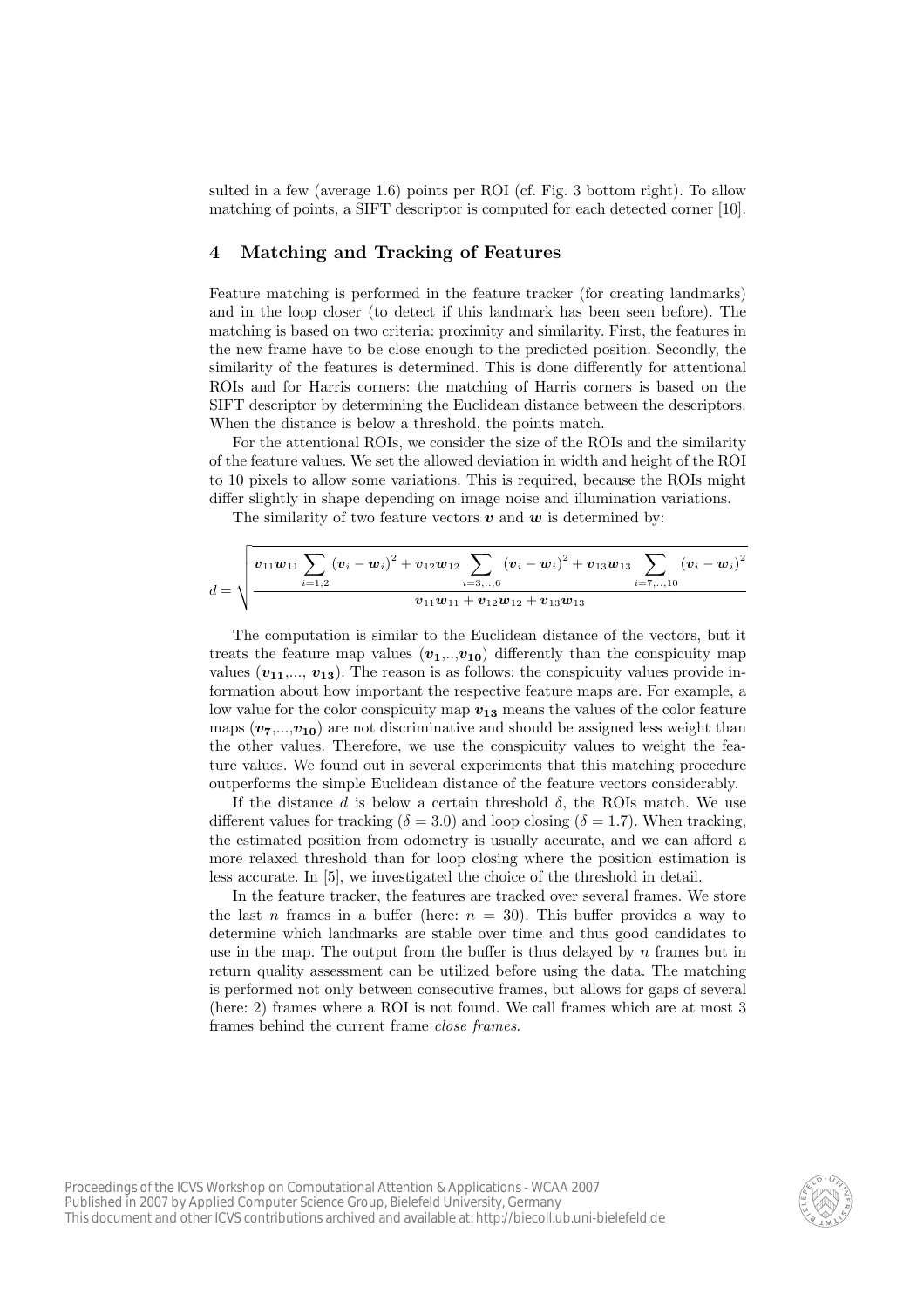

Fig. 3. Left: the three camera behaviours. Right top: usefulness function U. Bottom: example image with two ROI-landmarks and several Harris-landmarks. The landmarks of the left ROI are more useful, since they are not in the center of the field of view.

Creating Landmarks: A landmark is a list of tracked features. Features can be ROIs (ROI-landmark) or Harris corners (Harris-landmark). The length of a landmark is the number of elements in the list, which is equivalent to the number of frames the feature was detected in. The procedure to create landmarks is the following: when a new frame comes into the buffer, each of its ROIs is matched to all existing landmarks of close frames. If the matching is successful, the new ROI is appended to the end of the best matching landmark. Additionally, the ROIs that did not match any existing landmarks are matched to the unmatched ROIs of the previous frame. If two ROIs match, a new landmark is created consisting of these two ROIs. At the end of the buffer, we consider the length of the resulting landmarks and filter out too short ones (here  $\leq 5$ ).

## 5 Active Gaze Control

The active gaze control is divided into three behaviours: a) redetection of landmarks to close loops, b) tracking of landmarks, and c) exploration of unknown areas. The strategy to decide which behaviour to choose is as follows (Fig. 3): Redetection has the highest priority, but it is only chosen if the position uncertainty is over a certain value. If the uncertainty is low or if there is no expected landmark for redetection, the tracking behaviour is activated. Tracking is only performed if there are not yet enough landmarks in this area. As soon as a certain amount of landmarks is obtained in the field of view, the exploration behaviour takes over. It moves the camera to an area with no detected landmarks.

Redetection: The redetection of landmarks is performed if the current robot pose uncertainty is high and there are old landmarks that are or could be made visible through active camera control. This information is provided by the SLAM module. If there is an expected landmark and the robot pose uncertainty is high, the camera is moved to focus on the expected landmark. If we have more than

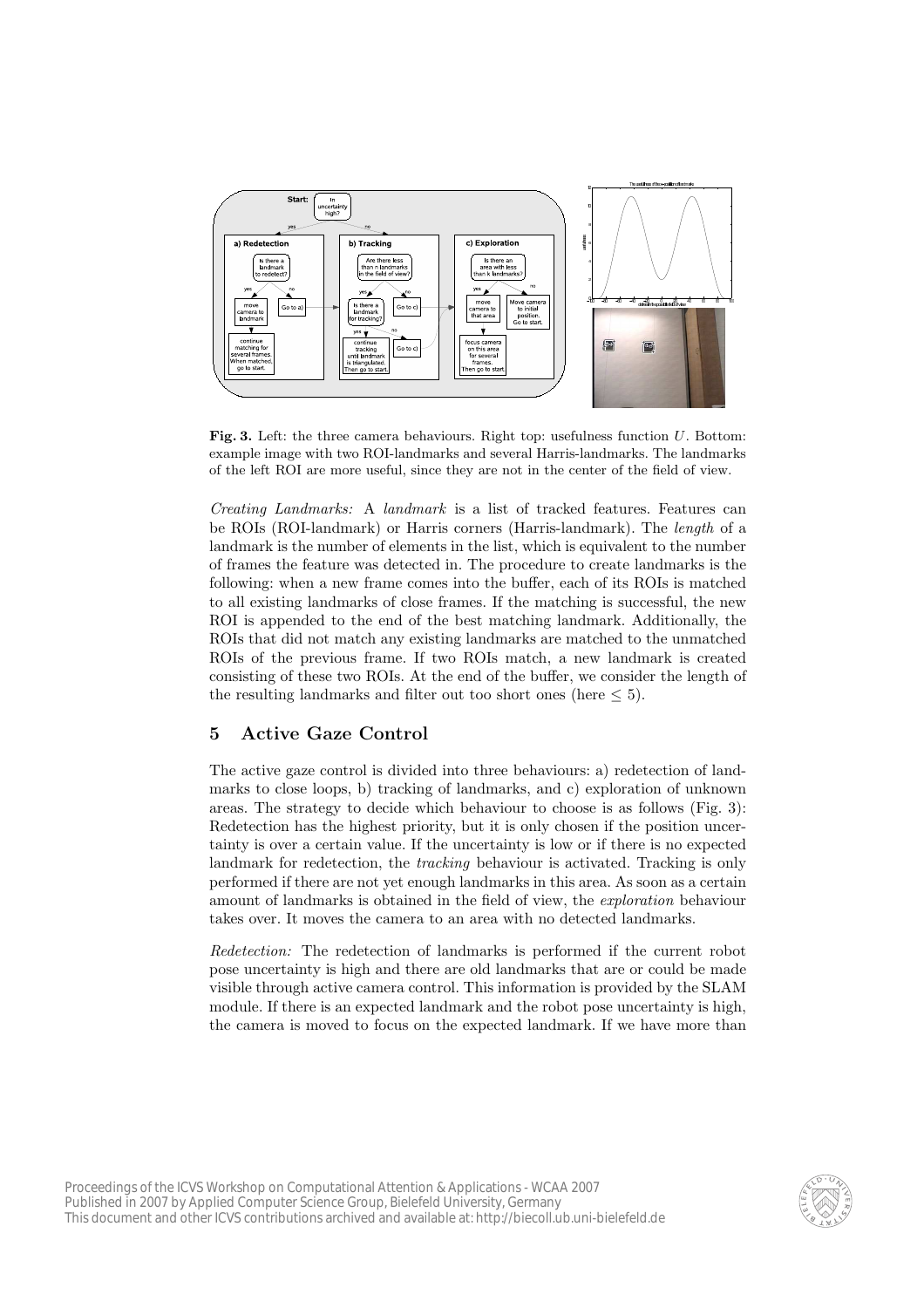one expected landmark, we have to choose the potentially most useful landmark for redetection. Here, we consider only the length of the current ROI-landmark: the longer this landmark, the better. The new camera position is maintained until a match is performed or until a waiting threshold is exceeded.

Tracking: Tracking a landmark means to follow it with the camera so that it stays longer within the field of view. This enables better triangulation results. First, one of the ROIs in the current frame has to be chosen for tracking. There are several aspects which make a landmark useful for tracking. First, the length of ROI- and Harris-landmarks are important factors for the usefulness of a landmark, since longer landmarks are more likely to be triangulated soon. Second, an important factor is the horizontal angle of the landmark: points in the direction of motion result in a very small baseline over several frames and result often in poor triangulation results. Points at the side usually give much better triangulation results, but on the other hand they are more likely to move outside the image borders soon so that tracking is lost.

Therefore, we determine the usefulness of a landmark by first considering the length of the ROI-landmark, second the angle of the landmark in the potential field of view, and third the length of the Harris-landmark. The length of the ROIlandmarks is considered by sorting out landmarks below a certain size (here: 5). The usefulness of the angle of a ROI is determined by the following function:

$$
w = (k_1 (1.0 + \cos(4(\alpha - \pi))) + k2 (1.0 + \cos(2\alpha)))
$$
 (1)

where  $\alpha$  is the angle and  $k_1 = 5$  and  $k_2 = 1$ . The function is displayed in Fig. 3 (top right). It has the highest weight for points at  $\alpha = 45^\circ$  and  $\alpha = -45^\circ$ and has minima at  $\alpha = 0^{\circ}$  and  $\alpha = \pm 90^{\circ}$ . Since points which are at the border of the field of view are likely to move out of view very soon, they are considered even worse than points in the center. √

The usefulness U of a Harris-landmark is then determined by:  $U = w$ l, where  $l$  is the length of the landmark. In Fig. 3, we demonstrate the effect of U. The bottom-right image shows two identical regions on the wall, both are detected by VOCUS and have several Harris corners which were detected inside the ROI. The main difference between the landmarks is that one of them is almost in the center of the image and the other one at the border (the camera points straight ahead). The values  $w$  and  $U$  are higher for the landmark on the left. This leads to choosing the left landmark for tracking since it is likely that it provides a better baseline for triangulation.

After determining the most useful landmark for tracking, the camera is moved into the direction of the landmark. It is moved slowly (here 0.1 radians per step), since this turned out to be more successful than moving it quickly to center the landmark. This corresponds to the pursuit eye movements of humans when following a target. On the other hand, the quick camera motion for the redetection and exploration behaviour corresponds to saccades (quick eye movements) in human viewing behaviour, which are performed when searching for a target or exploring a scene. The tracking ends when the landmark is not visible any more

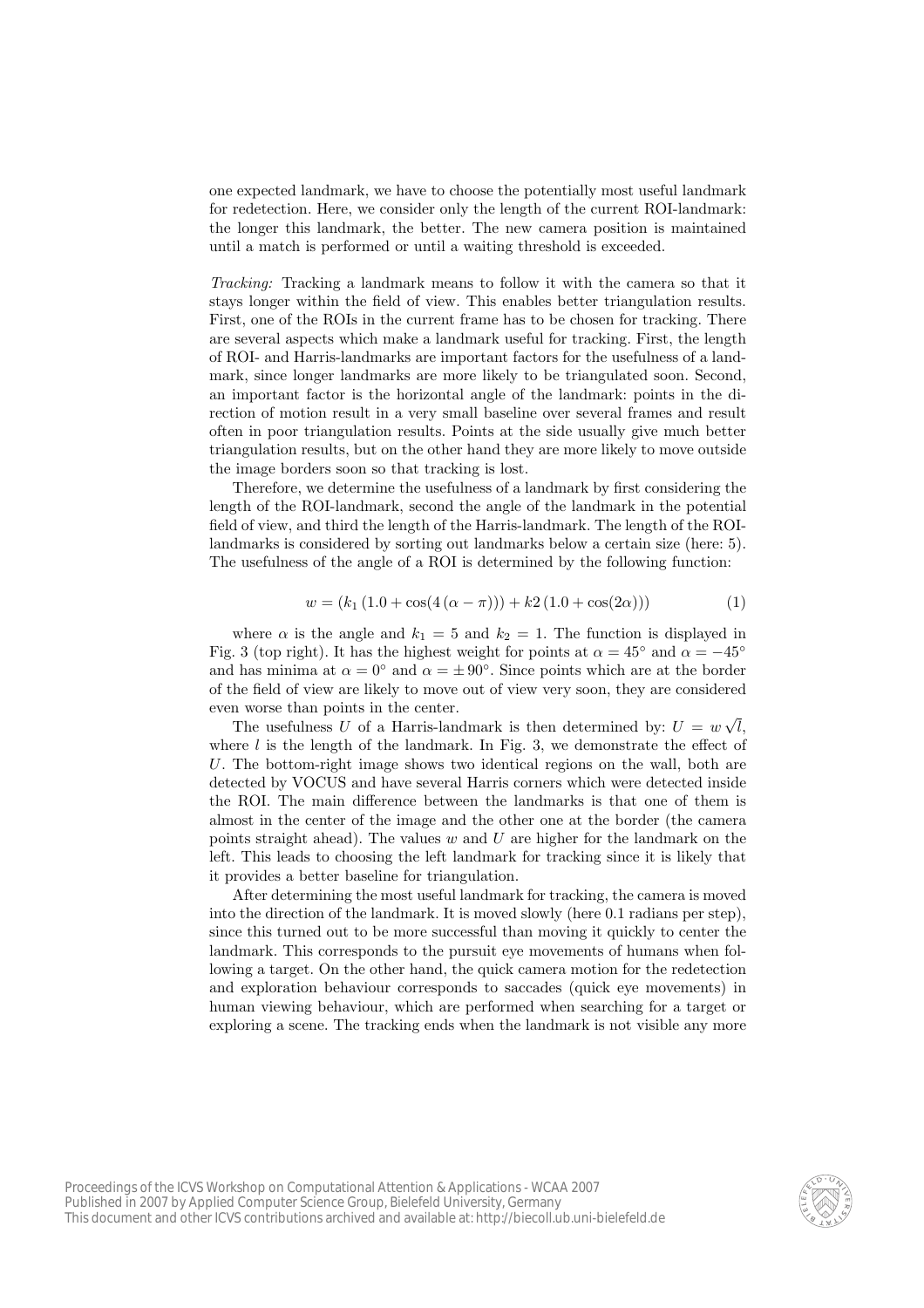

Fig. 4. Top: Snapshots of the robot sequence with active camera control. Two robots in one image correspond to the robot at the beginning and at the end of the buffer, i.e., the robot further ahead on the path is the real robot, the one behind is the virtual robot position 30 frames later. Currently visible landmarks are displayed as cyan dots, currently not visible landmarks in green. Landmarks matched to database entries are larger and displayed in red. When the robot tries to redetect a landmark, the estimated direction of the landmark is displayed as a blue line. a) robot trajectory. b) first landmarks detected). c) more landmarks detected. d) loop closing: a landmark is expected and matched successfully. Bottom: Some examples of ROIs and Harris points chosen for tracking. The red arrows point to these regions.

(because it left the field of view or because the matching failed) or when the landmark was successfully triangulated.

Exploration: In exploration mode, the camera is moved to an area in the possible field of view where the map contains no landmarks. To avoid too many camera movements and to enable building of landmarks over several frames, the camera focuses one region for a while (here 10 frames). As soon as a landmark for tracking is found, the system switches automatically the behaviour.

## 6 Experiments and Results

To illustrate the robot behaviour in our framework, the robot drove in our office environment according to the path displayed in Fig. 4 top a). During the sequence, 642 images were processed and 61 landmarks were determined which were tracked on average over 10 frames. In Fig. 4 top, we show some snapshots of the environment and the landmarks which were determined during the sequence. Some of the landmarks chosen for tracking are displayed in Fig. 4 bottom. When the robot starts driving, it first keeps the camera in its initial position for 15 frames to build some landmarks. Then, it starts to choose behaviours. Since the uncertainty is low in the beginning, it does not consider the redetection behaviour and switches over to the tracking. The first landmark which is considered

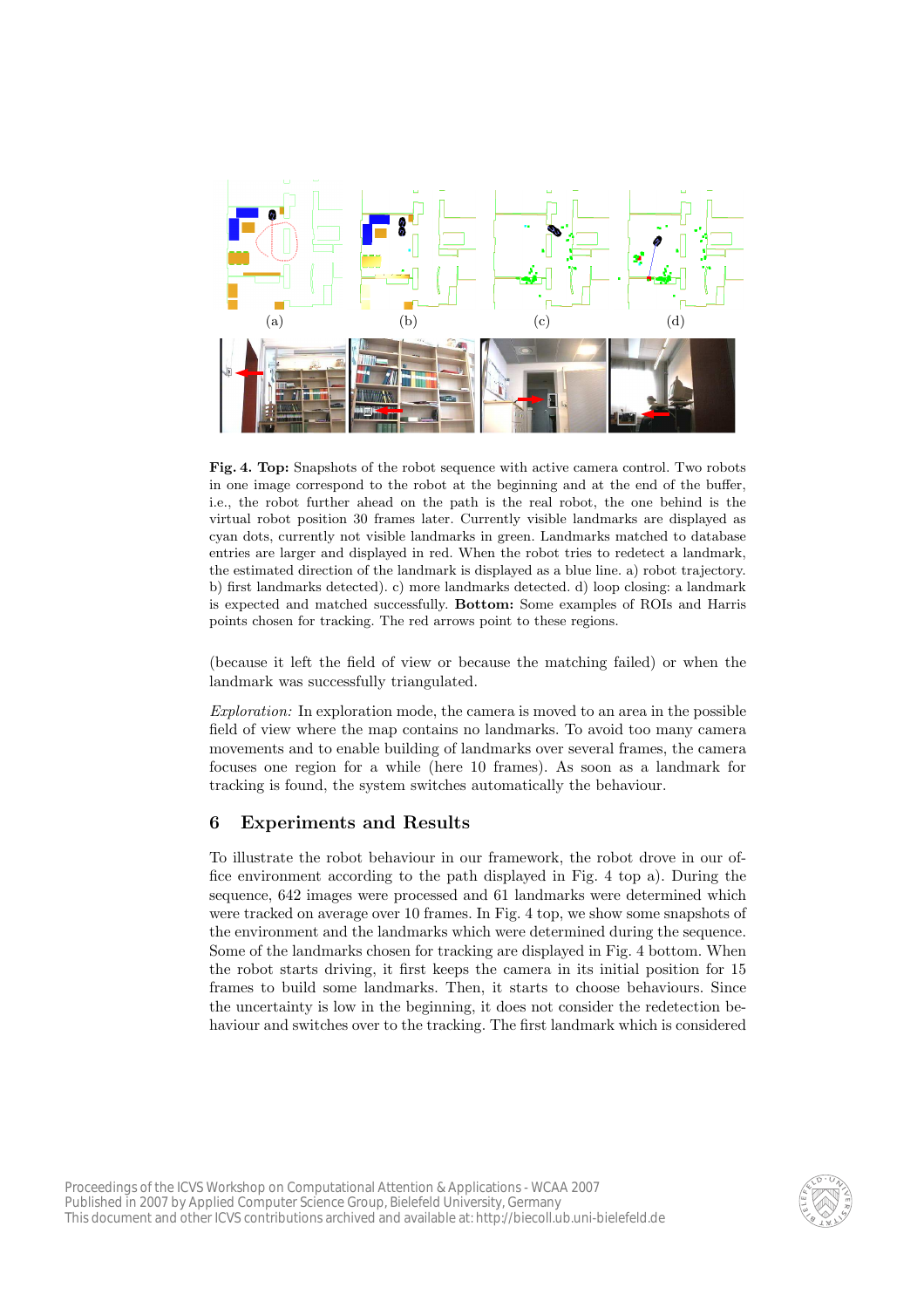for tracking is displayed in Fig. 4, bottom left. It is chosen because it pops out of the image, which makes it stable over consecutive frames, and because it is at the border of the image, which promises a good baseline for triangulation. The landmark is now tracked until it is triangulated. Its estimated position is displayed as the cyan dot in Fig. 4 top b) (near the wall on the right).

After this landmark is triangulated, the tracking switches over to track a new landmark (Fig. 4 bottom b)). This is continued until there is no landmark found for tracking or until there are enough  $(> 5)$  landmarks in the field of view. As soon as there were enough landmarks in the field of view, the exploration behaviour was started. It picked the door region since there were no landmarks found yet. It found several landmarks for tracking there, e.g. the one in Fig. 4 bottom c). While driving through the hallway, the tracking and exploration behaviour alternated, resulting in the landmarks displayed in Fig. 4 top c). Some of the landmarks in the middle of the hallway correspond to points in the ceiling.

After entering the room again, the robot detected several more landmarks (Fig. 4 top d)). Some of them the middle of the room correspond to the furniture visible in Fig. 4 top a). Finally, the conditions for redetection are fulfilled: the position uncertainty exceeds the threshold and several landmarks are expected to be visible. The system picks the one with the longest ROI-landmark and moves the camera to focus this region. The direction of the expected landmark is indicated by the blue line in Fig. 4 top d). Finally, this landmark is successfully matched to an entry in the database as indicated by the red dot. This first match is displayed in Fig. 5. After the match, the system chooses the next behaviour.



Fig. 5. A match of Harris points between a current frame (left) and a scene from the database (right). It corresponds to the red dot at the end of the blue line in Fig. 4,d).

## 7 Conclusion

In this paper, we presented a visual SLAM system based on an attentional landmark detector. The attentional regions are especially useful landmarks for tracking and redetection. Three behaviours for active camera control help to handle some of the problems of visual SLAM: landmarks with a better baseline are preferred and a better distribution of landmarks is achieved.

Needless to say, a lot has still to be done. Currently, VOCUS works only in bottom-up mode and the ROIs are matched according to their bottom-up